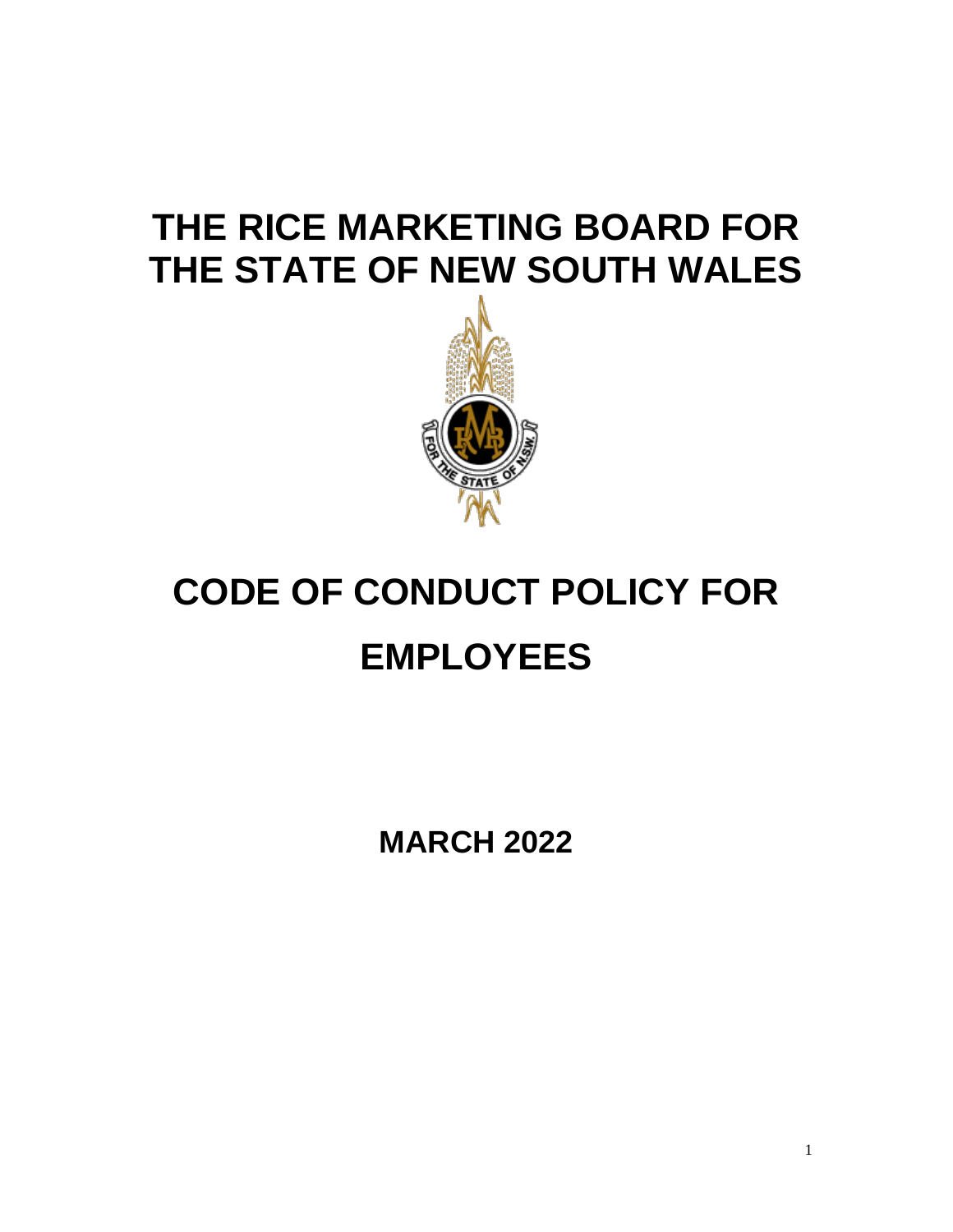# **THE RICE MARKETING BOARD FOR THE STATE OF NEW SOUTH WALES CODE OF CONDUCT FOR EMPLOYEES**

#### **Background**

The Rice Marketing Board for the State of New South Wales ("the Board") operates under the authority of and in accordance with the *Rice Marketing Act 1983.* This Code of Conduct for Employees has been prepared based on the NSW Department of Premier and Cabinet NSW Government Boards and Committee Guidelines and the Public Service Commissioner Direction No 1 of 2015 under the *Government Sector Employment Act 2013*.

All employees of the Board must:

- Comply with the Ethical Framework for the public sector as set out in the *Government Sector Employment Act 2013 [NSW]*;
- Comply with this code of conduct;
- Have a clear understanding of their duties and responsibilities; and
- Act for a proper purpose and without exceeding their powers.

Employees of the Board must also comply with a broad range of whole of government regulations and policies including those stipulated in legislation, regulations, Ministerial Memoranda, Department of Premier and Cabinet circulars, Treasury publications and Public Service Commission policy documents.

#### **Application**

This Code of Conduct applies to all employees of the Board.

Employees are those persons who are employed by the Board under s.15 of the *Rice Marketing Act 1983 [NSW]*, for the purpose of enabling the Board to exercise its function. The current employees are the Board Secretary and the Administration Officer.

The Board also has a separate document titled "Code of Conduct for Board Members".

#### **Code of Conduct**

All employees must act in good faith and in the best interests of the Board at all times. Employees must not engage in conduct likely to bring discredit upon the Board.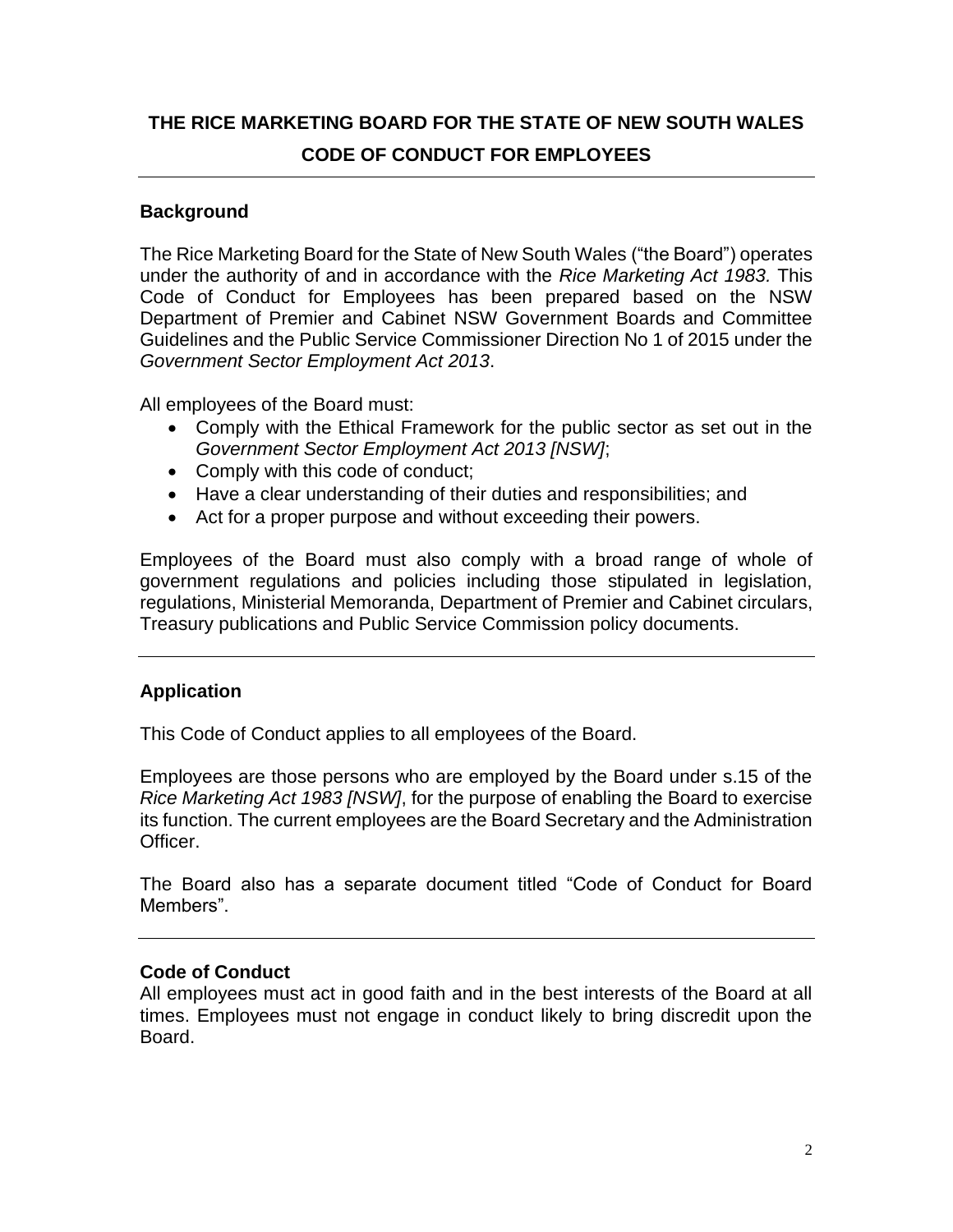#### **Ethical framework**

The objectives of the ethical framework of the *Government Sector Employment Act 2013 [NSW]* are:

- 1. To recognise the role of the government sector in preserving public interest, defending public value and adding professional quality and value to the commitments of the Government of the day; and
- 2. To establish an ethical framework for a merit-based, apolitical and professional government sector that implements the decisions of the Government of the day.

#### **Core values**

Employees are at all times to:

- Consider people equally without prejudice or favour;
- Act professionally with honesty, consistency and impartiality;
- Take responsibility for situations, showing leadership and courage;
- Place the public interest over personal interest;
- Appreciate difference and welcome learning from others;
- Build relationships based on mutual respect;
- Uphold the law, institutions of government and democratic principles;
- Communicate intentions clearly and invite teamwork and collaboration;
- Provide apolitical and non-partisan advice;
- Provide services fairly with a focus on customer needs;
- Be flexible, innovative and reliable in service delivery;
- Engage with all sectors of the economy to develop and implement service solutions;
- Focus on quality while maximising service delivery;
- Recruit employees on merit;
- Takes responsibility for decisions and actions;
- Provide transparency to enable public scrutiny;
- Observe standards for safety; and
- Be fiscally responsible and focus on efficient, effective and prudent use of resources.

#### **Public Expenditure**

Employees must ensure the efficient and responsible expenditure of public monies in accordance with legislation and Government policies and guidelines.

#### **Conflicts of interest**

Conflicts of interest, including personal gain at public expense, must be avoided. A conflict of interest exists when it is likely that an employee could be influenced by a personal or business interest. An employee has a duty to declare any private interest that may impinge on the effective conduct of their duties. The employee must as soon as practicable disclose full and accurate details of the interest or issue to the Chairman or a member of the Board's Governance, Nominations and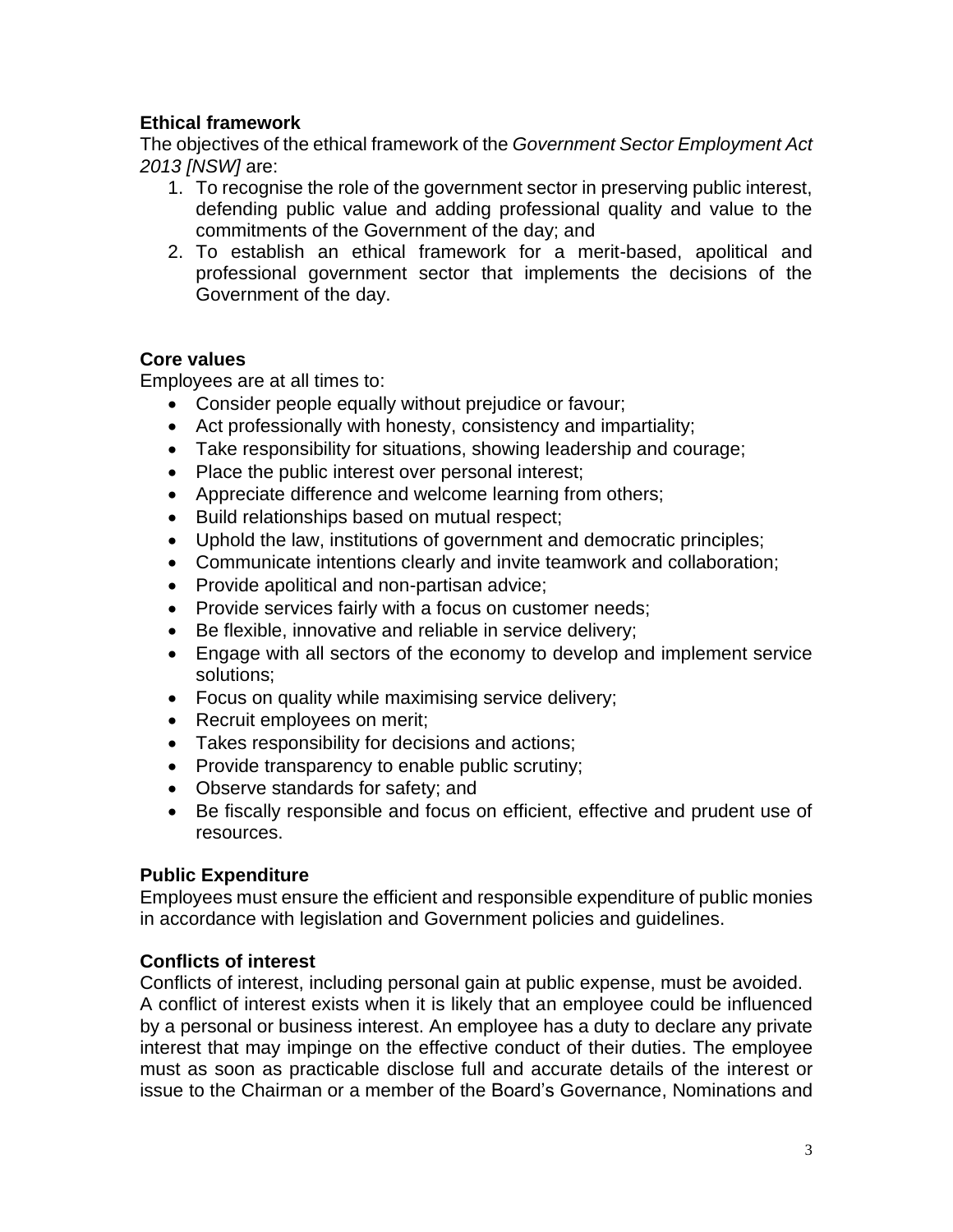Remuneration Committee. An employee's interests include those of an associate or close relative. A Pecuniary Interest Declaration form must be used to disclose relevant interests.

#### **Official Information**

Employees must not disclose official information acquired as a consequence of their employment, other than as required by law, or when the employee has been given proper authority to do so.

#### **Gifts and benefits**

Employees should be aware that it is illegal to seek, offer or receive money or gifts in order to obtain a benefit or favour. Employees must not accept gifts or benefits that could place them under an actual or perceived financial or moral obligation to an organisation or individual. Gifts of hospitality of nominal value may be accepted in limited circumstances where the employee's position will not be compromised. All employees are required to register all gifts and benefits received, with the Board Secretary. Refer to the Board's Gifts and benefits Policy for further information.

#### **Discrimination and harassment**

The Board supports the values of Multiculturalism and Equity as underpinning our operations. All employees must not discriminate or harass colleagues or members of the public on the grounds of sex, marital status, race, colour, nationality, ethnic or national origin, ethno-religious identity, descent, age, disability, homosexuality, transsexuality, political conviction or carer's responsibilities. Such discrimination or harassment may constitute an offence under the *Anti-Discrimination Act 1977*.

#### **Breaches and reporting**

All suspected breaches are to be referred to the Chair or a member of the Governance Nominations and Remuneration Committee for confidential investigation and consideration, and the Committee will provide a recommendation to the Board.

An employee may be dismissed where they are found to have breached this Code of Conduct.

Disclosures concerning corrupt conduct should be made to the Independent Commission Against Corruption (ICAC). For conduct to be corrupt under the *Independent Commission Against Corruption Act 1988* definition it has to be serious enough to involve a criminal offence, a disciplinary offence or be grounds for dismissal. A report must be made to ICAC as soon as you have a reasonable suspicion that corrupt conduct may have occurred or be occurring. Matters must be reported to ICAC regardless of any duty of secrecy or other restriction on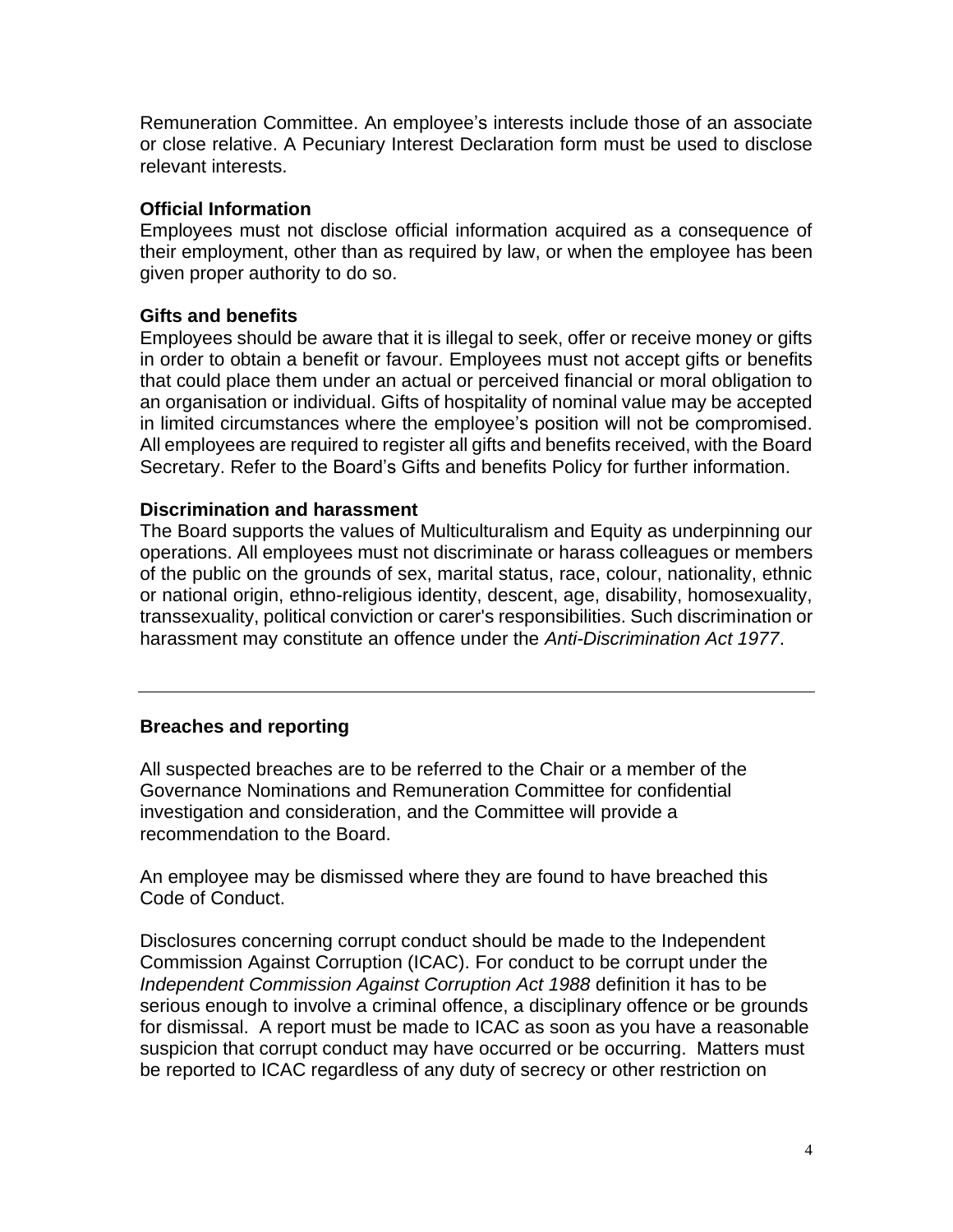disclosure. It is important that reports to the ICAC be made without advising the person(s) to whom the report relates and without publicity.

Employees may also report directly to the following investigative bodies:

- Disclosures concerning maladministration should be made to the NSW Ombudsman
- Disclosures concerning serious or substantial waste of public money should be made to the NSW Auditor General.

#### **Review**

This Code of Conduct will be reviewed by the Governance, Nominations and Remuneration Committee at least every second year and when necessary to reflect any changes in circumstances. The attached declaration is to be signed by each employee after every amendment to the Code.

#### **Further information**

Further information concerning the Board's Code of Conduct for Employees policy, please contact:

> The Secretary, Rice Marketing Board for the State of New South Wales Address: PO Box 151, LEETON NSW 2705 Telephone: (02) 6953 3200 E-mail: [secretary@rmbnsw.org.au.](mailto:secretary@rmbnsw.org.au)

#### **Document Approval and Control**

| Version<br>а. |                                                          |
|---------------|----------------------------------------------------------|
| Reference     | <b>Details</b>                                           |
| File Name     | 2022-1 Code of Conduct Policy for Employees              |
| File location | RMB Policies/2022-1 Code of Conduct Policy for Employees |
| Version       | $2022 - 1$                                               |
| <b>Status</b> | <b>FINAL</b>                                             |

#### b. Revision History

| <b>Version</b> | <b>Revision Date</b> | <b>Summary of Change</b>                                                            | Author                    |
|----------------|----------------------|-------------------------------------------------------------------------------------|---------------------------|
| 2019-1         | 11/4/19              | Minor amendments to legislation<br>names; reference to Gifts and<br>Benefits policy | <b>GN&amp;R Committee</b> |
| $2021 - 1$     | 15/10/21             | Minor amendments and addition of<br>definition of "emplovee"                        | C Chiswell                |
| $2022 - 1$     | 8/3/22               | Amend definition of "emplovee"                                                      | C Chiswell                |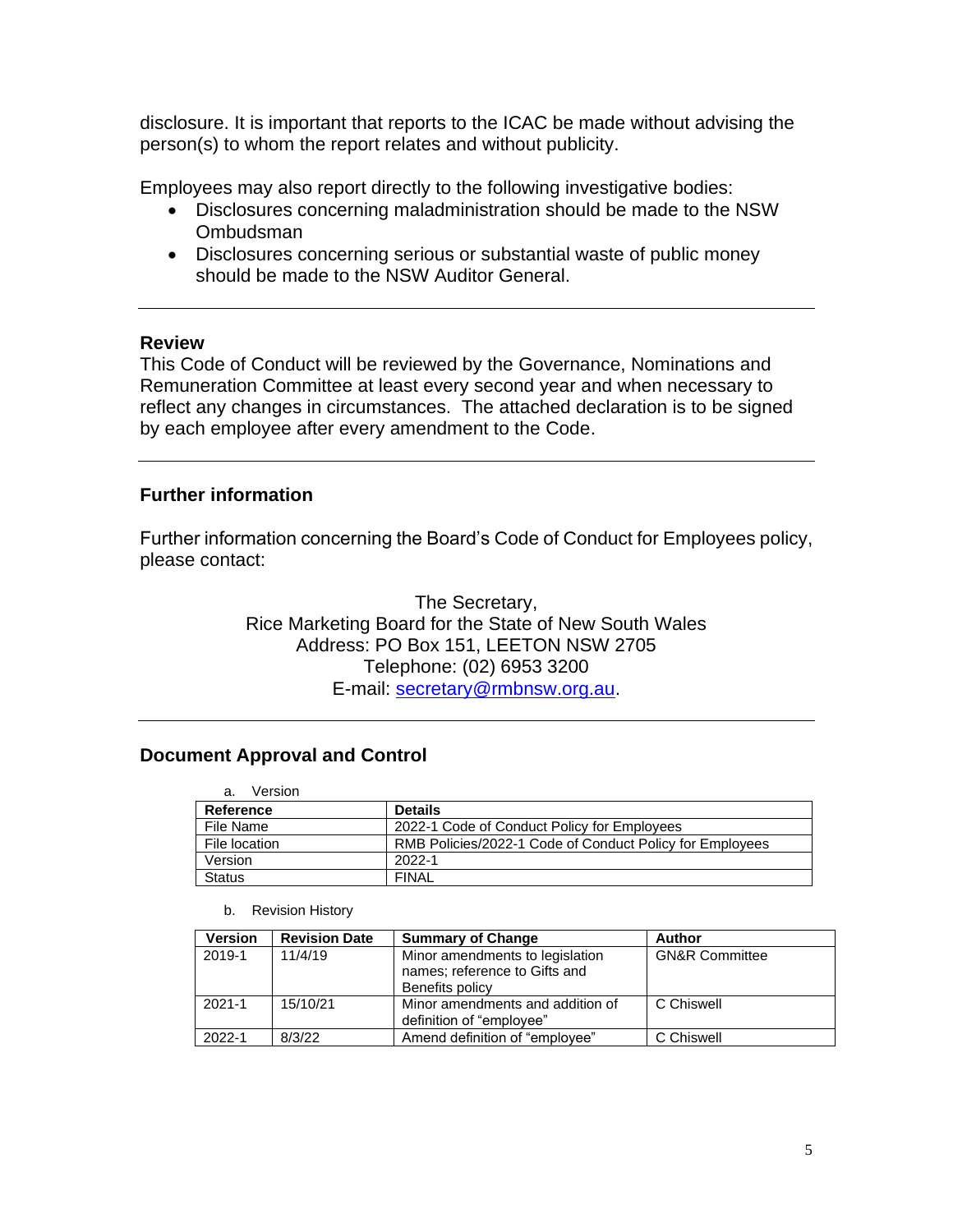c. Document Approval

| <b>Board/Committee Approval</b> | Date    |
|---------------------------------|---------|
| <b>GN&amp;R Committee</b>       | 11/4/19 |
| Board                           | 24/5/19 |
| <b>GN&amp;R Committee</b>       | 8/3/22  |
| Board                           | 17/3/22 |